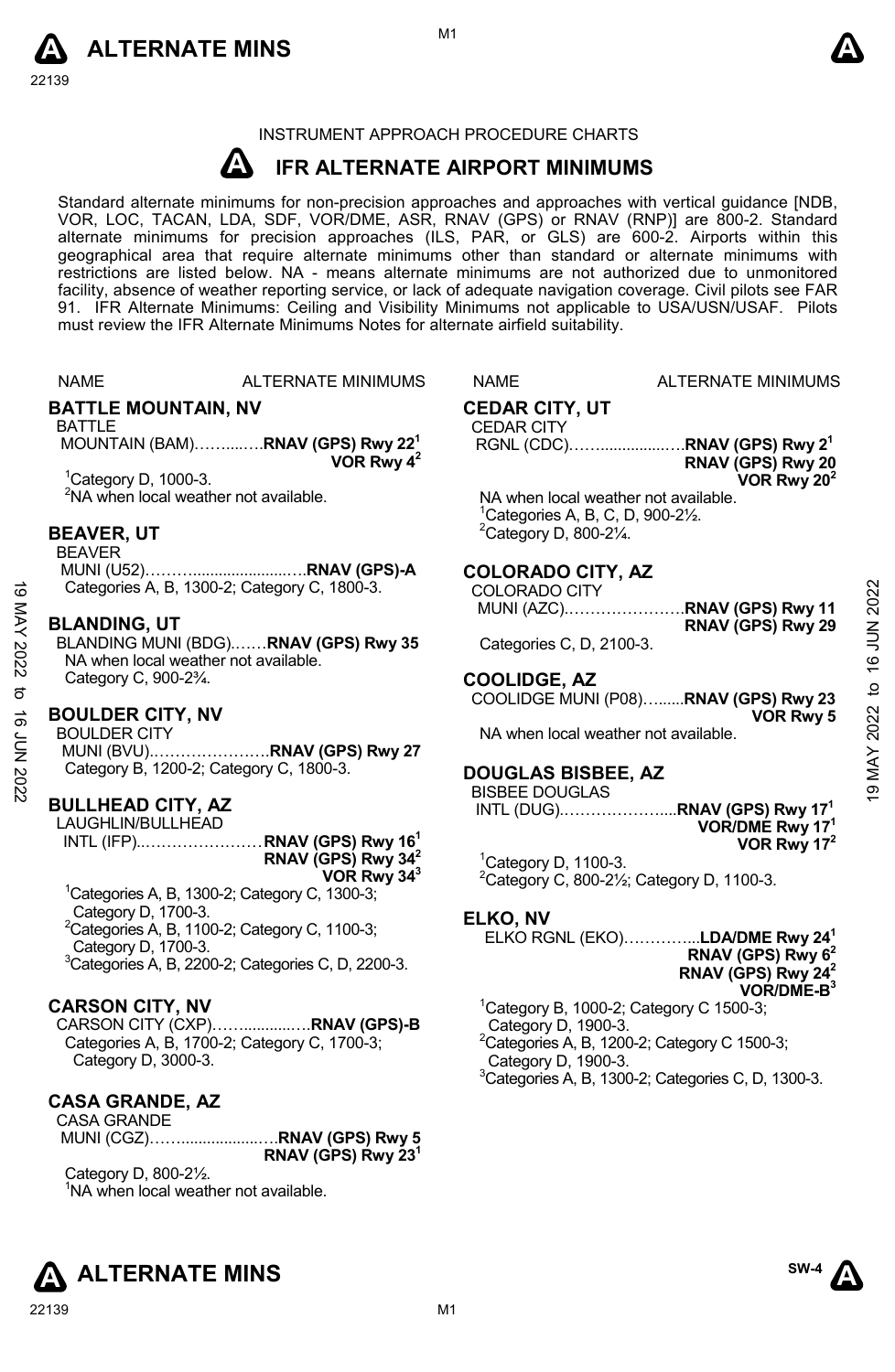

22139

| <b>NAME</b> | <b>ALTERNATE MINIMU</b> |
|-------------|-------------------------|
|             |                         |

**ELY, NV** 

ELY/YELLAND FLD (ELY)..…...................…**RNAV (GPS) Rwy 1812 VOR-C3** 

<sup>1</sup>NA when local weather not available.

 $^{2}$ Categories A, B, C, 1100-4; Category D, 2000-4.  $3$ Categories A, B, 1800-2; Category C, 1800-3; Category D, 2000-3.

#### **EUREKA, NV**

EUREKA (05U)..………………**RNAV (GPS) Rwy 18**  Categories A, B, 1900-2; Categories C, D, 1900-3.

#### **FILLMORE, UT**

FILLMORE MUNI (FOM)..…....................…**RNAV (GPS) Rwy 4 RNAV (GPS) Rwy 22** NA when local weather not available. Category C 1300-3.

#### **FLAGSTAFF, AZ**

FLAGSTAFF PULLIAM (FLG).………………**ILS or LOC Rwy 211**

**RNAV (GPS) Rwy 32 RNAV (GPS) Rwy 212 VOR Rwy 212** <sup>1</sup>ILS, LOC, Category C, 1100-3; Category, D, 1600-3.

 ${}^{2}$ Category C, 1100-3; Category, D, 1600-3.

### **FORT HUACHUCA SIERRA VISTA, AZ**

SIERRA VISTA MUNI-LIBBY AAF (FHU)……………**ILS or LOC Rwy 261 RNAV (GPS) Rwy 81 RNAV (GPS) Rwy 261**  TACAN Rwy 8<sup>23</sup> **TACAN Rwy 26 23 VOR Rwy 26 1** 

<sup>1</sup>NA when control tower closed. <sup>2</sup>NA when local weather not available. <sup>3</sup>NA when GCA closed.

#### **GLENDALE, AZ**

GLENDALE MUNI (GEU)……………………**RNAV (GPS) Rwy 1 RNAV (GPS) Rwy 19**  NA when local weather not available.

**GRAND CANYON, AZ**  GRAND CANYON NTL

PARK (GCN)……………………**ILS or LOC Rwy 312 RNAV (GPS) Rwy 33 VOR Rwy 34** 

<sup>1</sup>NA when control tower closed.  $2$ ILS Category C, 700-2; Category D, 1100-3; LOC, Category D, 1100-3.  $3$ Category C, 800-3; Category D, 1100-3. 4 Category D, 1100-3.



#### MS NAME ALTERNATE MINIMUMS

#### **HAWTHORNE, NV**

HAWTHORNE INDUSTRIAL (HTH).…………**RNAV (GPS) Rwy 28**  Category C, 1500-3.

#### **HEBER, UT**

HEBER VALLEY (HCR).…………………..….**RNAV (GPS)-A**  Categories, A, B, 2400-2; Category C, 2400-3.

#### **KANAB, UT**

KANAB MUNI (KNB).………….**RNAV (GPS) Rwy 1**  Category B, 1100-2; Category C, 1400-3.

#### **KINGMAN, AZ**

KINGMAN (IGM).………..…….**RNAV (GPS) Rwy 31 RNAV (GPS) Y Rwy 211 VOR/DME Rwy 212** 

 $1$ Categories C, D, 1000-3. 2 Category C, 1000-3; Category D, 1900-3.

#### **LAKE HAVASU CITY, AZ**

LAKE HAVASU

CITY (HII)..…......................…**RNAV (GPS) Rwy 141 RNAV (GPS) Rwy 322** 

**VOR-A3**  NA when local weather not available. <sup>1</sup>Categories A, B, 1600-2; Categories C, D, 1600-3.  $2^2$ Categories A, B, 900-2; Category C 1100-3; Category D 1400-3. 3 Categories A, B, 1100-2; Category C 1100-3; Category D 1400-3.  $\frac{1}{2}$ <br>  $\frac{1}{2}$ <br>  $\frac{1}{2}$ <br>  $\frac{1}{2}$ <br>  $\frac{1}{2}$ <br>  $\frac{1}{2}$ <br>  $\frac{1}{2}$ <br>  $\frac{1}{2}$ <br>  $\frac{1}{2}$ <br>  $\frac{1}{2}$ <br>  $\frac{1}{2}$ <br>  $\frac{1}{2}$ <br>  $\frac{1}{2}$ <br>  $\frac{1}{2}$ <br>  $\frac{1}{2}$ <br>  $\frac{1}{2}$ <br>  $\frac{1}{2}$ <br>  $\frac{1}{2}$ <br>  $\frac{1}{2}$ <br>  $\frac{1}{2}$ <br>

#### **LAS VEGAS, NV**

## **HENDERSON**

 EXEC (HND).…………...........…….**RNAV (GPS)-B1 VOR-C2**

NA when local weather not available. <sup>1</sup>Categories A, B, 1400-2; Category C, 1400-3.  $2$ Categories A, B, 2400-2; Category C, 2400-3.

HARRY REID

INTL (LAS).…………………….**ILS or LOC Rwy 1L1 ILS or LOC Rwy 26L2 ILS or LOC Rwy 26R2 RNAV (GPS) Rwy 1R3 RNAV (GPS) Y Rwy 19L3 RNAV (GPS) Y Rwy 19R3 VOR Rwy 26L/R3 VOR/DME-A4** 

1 LOC, Categories A, B, 900-2;

Category C, 1000-2¾; Category D, 1400-3. 2

LOC, Categories A, B, 900-2;

Category C, 1000-2¾; Categories D, E, 1400-3.

3 Categories A, B, 900-2; Category C, 1000-2¾,

Categories D, 1400-3.

4 Categories A, B, 900-2; Categories C, D, 1100-3.

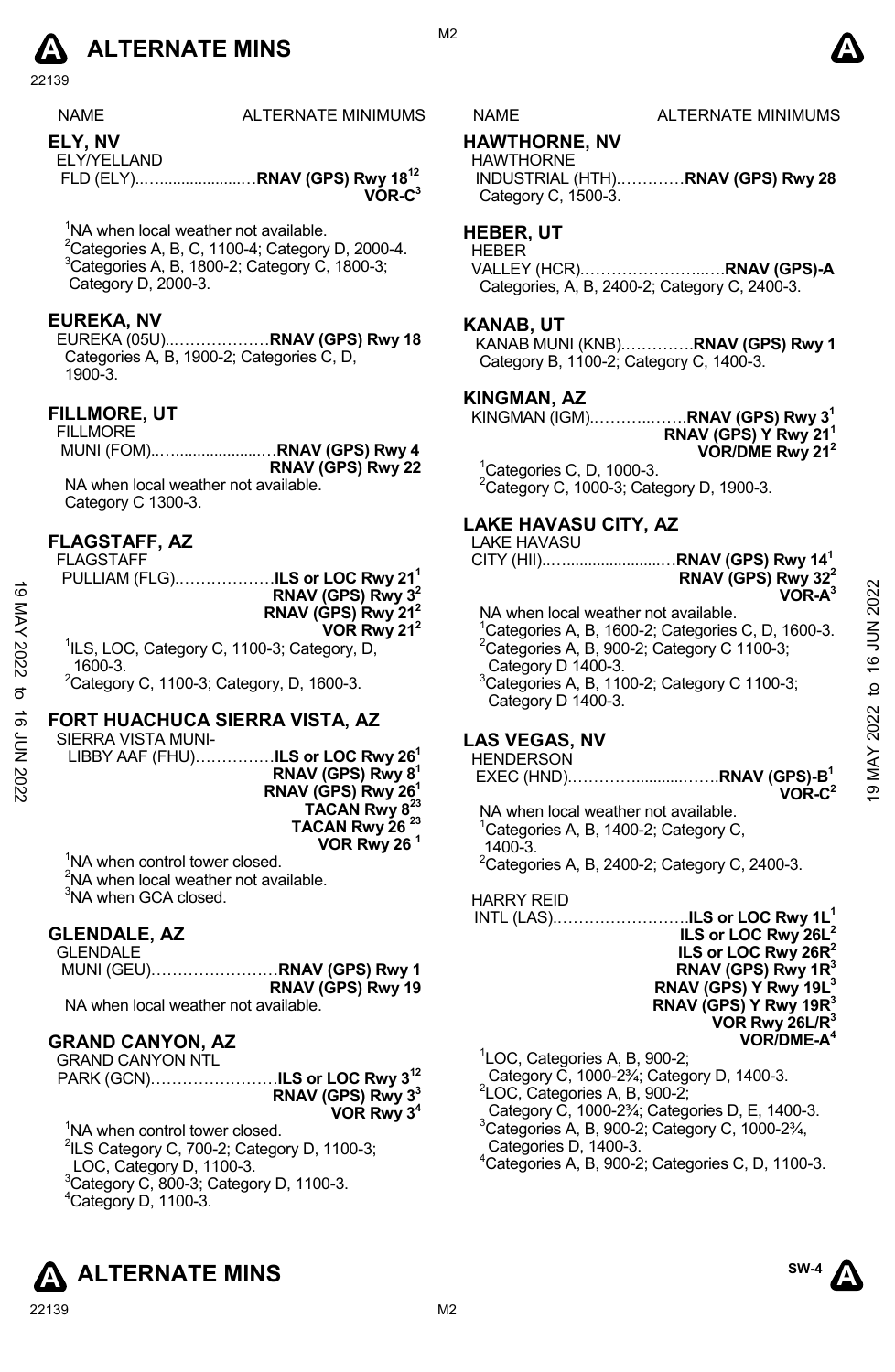# **A** ALTERNATE MINS  $\bullet$

22139

| <b>NAME</b> | <b>ALTERNATE MINIMUMS</b> | NAME | <b>ALTERNATE</b> |
|-------------|---------------------------|------|------------------|
|             |                           |      |                  |
|             |                           |      |                  |

## **LAS VEGAS, NV (CON'T)**

NORTH LAS VEGAS (VGT)……….....……**ILS or LOC Rwy 12L1 RNAV (GPS) Rwy 12R23** 

<sup>1</sup>NA when control tower closed. <sup>2</sup>NA when local weather not available.  ${}^{3}$ Category D, 1400-3.

#### **LOGAN, UT**

LOGAN-CACHE (LGU).…...…**RNAV (GPS) Rwy 17**  Categories A, B, 1400-2; Categories C, D, 1400-3.

#### **LOVELOCK, NV**

DERBY FLD (LOL)……….…...**RNAV (GPS) Rwy 21 RNAV (GPS) Rwy 201 VOR-A2** 

1 Category D, 800-2½.  ${}^{2}$ Categories A, B, 900-2; Category C, 900-2 $\frac{3}{4}$ ; Category D, 1000-3.

## **MARANA, AZ**

MARANA RGNL (AVQ).………........**RNAV (GPS)-E**  NA when local weather not available. Category C, 800-2¼.

#### **MESA, AZ**

| FALCON FLD (FFZ) RNAV (GPS) Rwy 4L |                     |
|------------------------------------|---------------------|
|                                    | RNAV (GPS) Rwy 4R   |
|                                    | <b>RNAV (GPS)-B</b> |

NA when local weather not available.

#### **MILFORD, UT**

MILFORD MUNI/BEN AND JUDY BRISCOE FLD (MLF)..….....................…**RNAV (GPS) Rwy 16 RNAV (GPS) Rwy 34 VOR/DME-A** 

NA when local weather not available.

#### **MINDEN, NV**

MINDEN-TAHOE (MEV).……....…..**RNAV (GPS)-A1 RNAV (GPS)-B2**  <sup>1</sup>Categories A, B, 1900-2; Categories C, D, 1900-3.  ${}^{2}$ Categories A, B, 1800-2; Categories C, D, 1800-3.

#### **MOAB, UT**

CANYONLANDS RGNL (CNY).……………….….**RNAV (GPS) Rwy 3**

**VOR-A**  Category C, 1100-3; Category D, 1700-3.

#### **OGDEN, UT**

OGDEN-

HINCKLEY (OGD)..……………**ILS or LOC Rwy 31 RNAV (GPS) Rwy 3 VOR-A2** 

<sup>1</sup>NA when control tower closed. <sup>2</sup>NA when local weather not available.  $3$ Category D, 800-2 $\frac{1}{4}$ .







**RNAV (GPS) Y Rwy 263** <sup>1</sup> LOC, Category C, 1000-2¾; Category D, 1500-3.  $2^2$ Category C, 1000-23⁄4; Category D, 1500-3.

3 Category C, 1000-2¾; Category D, 1300-3.





**PHOENIX, AZ** 

## PHOENIX DEER

**OWYHEE, NV** 

Category D, 1500-3. **PANGUITCH, UT**  PANGUITCH

VALLEY (DVT).………….....………**RNAV (GPS)-B1**

**RNAV (GPS) Rwy 25L2**

**RNAV (GPS) Rwy 361**

<sup>1</sup> Categories A, B, 1000-2; Category C, 1000-2<sup>3</sup>/<sub>4</sub>.<br><sup>2</sup> Categories A, B, 1000-2; Category C, 1000-23/  $2$ Categories A, B, 1000-2; Category C, 1000-2 $\frac{3}{4}$ ; Category D, 1000-3.

OWYHEE (10U)……………..…**RNAV (GPS) Rwy 5**

MUNI (U55)……………………**RNAV (GPS) Rwy 18** 

NA when local weather not available. 1 Categories A, B, 1200-2.

PHOENIX-MESA

GATEWAY (IWA)…………**ILS or LOC Rwy 30C14 RNAV (GPS) Rwy 12C2 RNAV (GPS) Rwy 12R3 RNAV (GPS) Rwy 30R RNAV (GPS) Y Rwy 30C2 RNAV (GPS) Rwy 30L2 VOR or TACAN Rwy 30C2**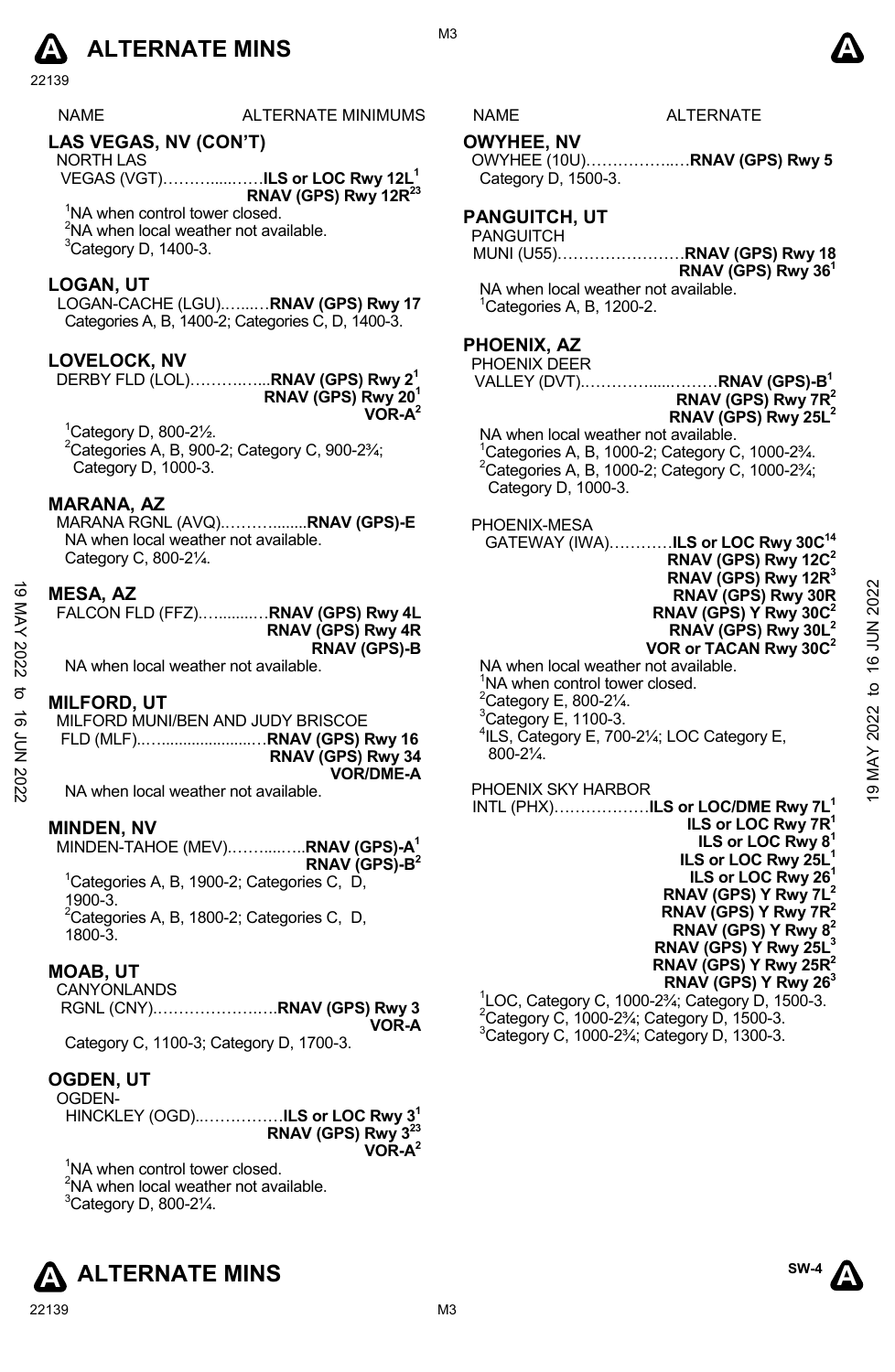

22139

| <b>NAME</b> | <b>ALTERNATE MINIMUMS</b> |
|-------------|---------------------------|
|             |                           |

**PRESCOTT, AZ**  PRESCOTT RGNL - ERNEST A LOVE

FLD (PRC)..……...……**ILS or LOC/DME Rwy 21L12 RNAV (GPS) Y Rwy 3R3 RNAV (GPS) Rwy 123 RNAV (GPS) Rwy 21L3 VOR Rwy 124**

<sup>1</sup>NA when control tower closed. 2 ILS, Category B, 700-2; Category C, 1100-3; Category D, 1700-3. LOC, Category C, 1100-3; Category D, 1700-3. 3 Category C, 1100-3; Category D, 1700-3. 4 Category C, 1100-3.

#### **PRICE, UT**

CARBON COUNTY RGNL/BUCK DAVIS FLD (PUC)……………..………**RNAV (GPS) Rwy 1** Category B, 1000-2; Category C, 1200-3.

#### **PROVO, UT**

| <b>PROVO</b> |                                           |
|--------------|-------------------------------------------|
|              | MUNI (PVU)ILS or LOC Rwy 13 <sup>12</sup> |
|              | RNAV (GPS) Rwy 13 <sup>3</sup>            |

NA when local weather not available. <sup>1</sup>NA when control tower closed. 2 LOC, Category D, 800-2½.

 $3$ Category D, 800-2 $\frac{1}{2}$ .

M4

**ILS Y Rwy 16R3** 

- **RENO, NV**
- RENO/TAHOE INTL (RNO).……………**ILS or LOC/DME Rwy 34L1 ILS X or LOC X Rwy 16R2 ILS Z or LOC Z Rwy 16R**<sup>2</sup>
	- LOC Y Rwy 16R **RNAV (GPS) X Rwy 34L5 RNAV (GPS) X Rwy 34R6 RNAV (GPS) X Rwy 16L7 RNAV (GPS) X Rwy 16R8 RNAV (RNP) Y Rwy 16L9 RNAV (RNP) Y Rwy 16R9 RNAV (RNP) Z Rwy 16La RNAV (RNP) Z Rwy 16Ra TACAN-Fb VOR-Dc**
	- <sup>1</sup>ILS, LOC, Categories A, B, 1000-2;
- Category C, 1000-2¾.
- $^{2}$ Categories A, B, 1100-2; Categories C, D, 2100-3.
- ${}^{3}$ Categories A, B, C, D, E, 1500-6.
- $4$ Categories A, B, 1600-2;
- Categories C, D, 2100-3; Category E, 2300-3.
- $5$ Categories A, B, 1000-2; Category C, 1000-2 $\frac{3}{4}$ ; Category D, 1000-3.
- $6$ Categories A, B, 1200-4; Categories C, D, 2100-4.  $\frac{7}{6}$ Categories A, B, 1000-2; Categories C, D, 2100-3.  ${}^{8}$ Categories A, B, 1800-2; Categories C, D, 1800-3.  $^9$ Categories A, B, C, D, 800-2 $\frac{1}{2}$ . a Categories A, B, C, 800-2½. <sup>2</sup> LOC, Category D, 800-2½.<br>
<sup>3</sup> Category D, 800-2½.<br>
<sup>3</sup> Categories C, D, 2100-4.<br>
<sup>2</sup> Categories A, B, 1000-2; Categories C, D, 2100-3.<br>
<sup>8</sup> Categories A, B, 1000-2; Categories C, D, 1800-3.<br>
<sup>3</sup> Categories A, B, 100
	- $b$ Categories A, B, 1600-2;
		- Categories C, D, 2000-3; Category E, 2100-3.
	- $\mathrm{^{\circ}$ Categories A, B, 1600-2; Categories C, D, 1600-3.

#### **SAFFORD, AZ**   $S$ AFFORD RG

| 6NL (SAD)……… <b>RNAV (GPS) Rwy 12</b> |  |                   |
|---------------------------------------|--|-------------------|
|                                       |  | RNAV (GPS) Rwy 30 |

NA when local weather not available.

#### **ST GEORGE, UT**

ST GEORGE RGNL (SGU).…………………**RNAV (GPS) Rwy 11 RNAV (GPS) Rwy 192** <sup>1</sup>Category A, 900-2; Category B, 1000-2; Category C, 1000-3. 2 Categories A, B, 1100-2; Category C, 1100-3;

Category D, 1800-3.

### **ST JOHNS, AZ**

| ST JOHNS INDUSTRIAL             |       |
|---------------------------------|-------|
| AIR PARK (SJN)RNAV (GPS) Rwy 14 |       |
|                                 | VOR-A |

NA when local weather not available.